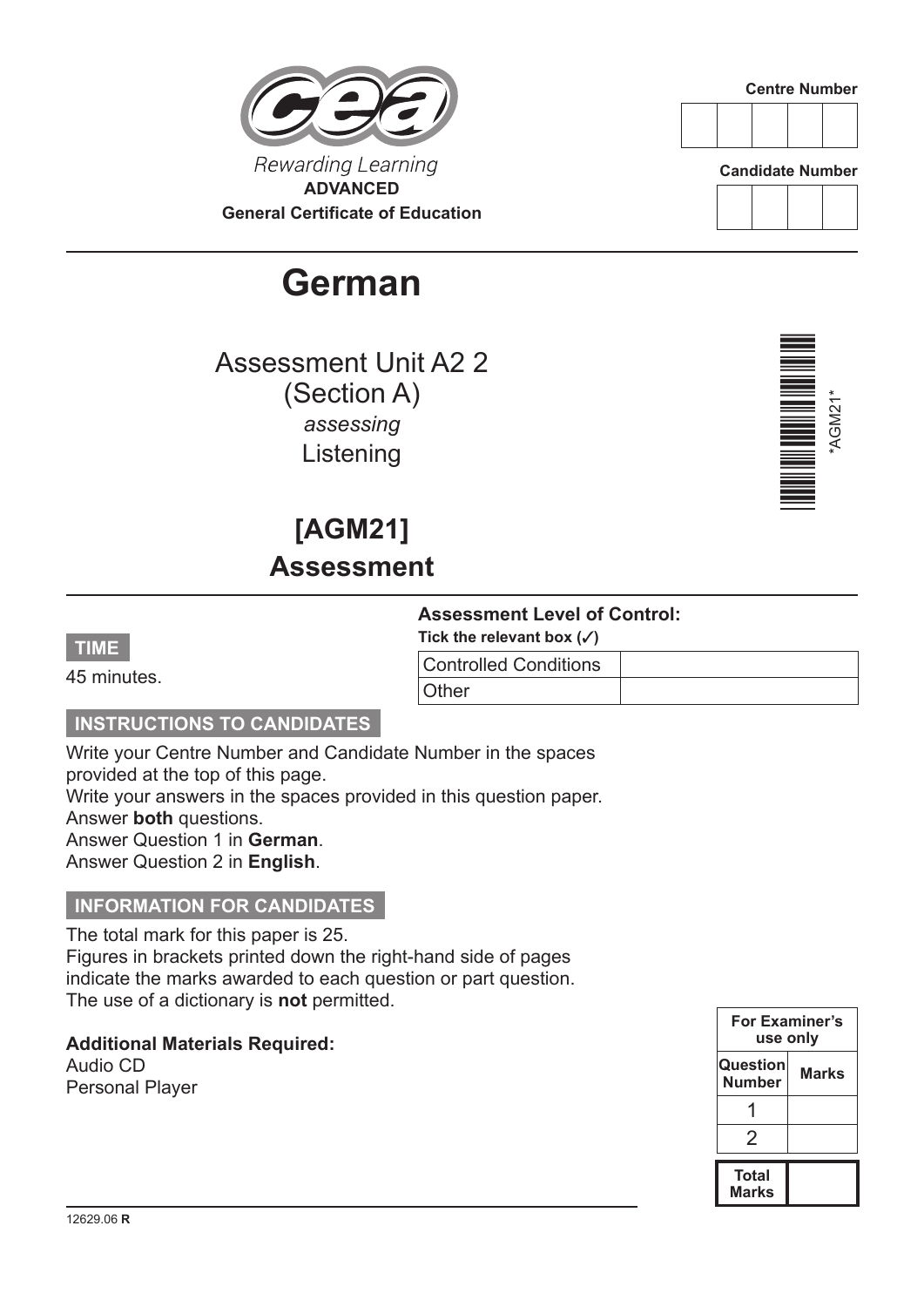| auf Deutsch.                                                                                     |  |
|--------------------------------------------------------------------------------------------------|--|
| (a) Welche beiden Kriterien waren für Julia Glück bei ihrer Berufswahl zur<br>Friseurin wichtig? |  |
| $[1]$                                                                                            |  |
| (b) Was findet Julia Glück an ihrem Beruf am schönsten?                                          |  |
| [2]                                                                                              |  |
| (c) Wie oft hatte Julia Glück praktischen Unterricht?                                            |  |
| $[1]$                                                                                            |  |
| (d) In welchem Fach musste Julia Glück besonders viel arbeiten während<br>der Ausbildung?        |  |
| [1]                                                                                              |  |
| (e) Warum fand Julia Glück die Tagesseminare zur beruflichen<br>Fortbildung extrem hilfreich?    |  |
| $[2]$                                                                                            |  |
|                                                                                                  |  |
|                                                                                                  |  |
|                                                                                                  |  |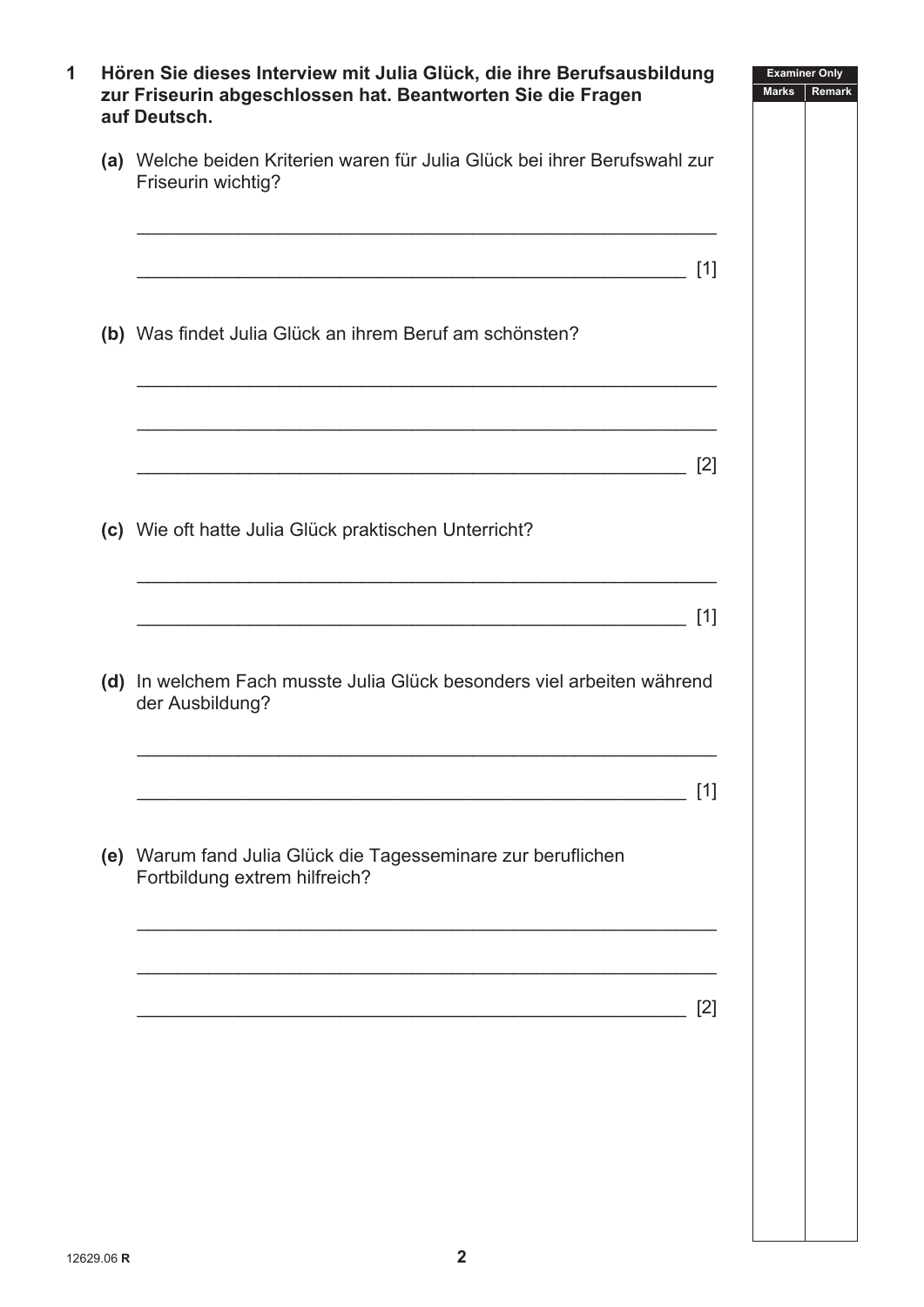| (f) Welche Voraussetzungen braucht ein Auszubildender<br>zum Friseurberuf? |                    | <b>Examiner Only</b><br><b>Marks</b> |
|----------------------------------------------------------------------------|--------------------|--------------------------------------|
|                                                                            |                    |                                      |
|                                                                            |                    |                                      |
|                                                                            |                    |                                      |
|                                                                            |                    |                                      |
|                                                                            |                    |                                      |
|                                                                            |                    | $[3]$                                |
|                                                                            |                    |                                      |
|                                                                            | Marks for AO1 [10] |                                      |
|                                                                            |                    |                                      |
|                                                                            |                    |                                      |
|                                                                            |                    |                                      |
|                                                                            |                    |                                      |
|                                                                            |                    |                                      |
|                                                                            |                    |                                      |
|                                                                            |                    |                                      |
|                                                                            |                    |                                      |
|                                                                            |                    |                                      |
|                                                                            |                    |                                      |
|                                                                            |                    |                                      |
|                                                                            |                    |                                      |
|                                                                            |                    |                                      |
|                                                                            |                    |                                      |
|                                                                            |                    |                                      |
|                                                                            |                    |                                      |
|                                                                            |                    |                                      |
|                                                                            |                    |                                      |
|                                                                            |                    |                                      |
|                                                                            |                    |                                      |
|                                                                            |                    |                                      |
|                                                                            |                    |                                      |
|                                                                            |                    |                                      |
|                                                                            |                    |                                      |
|                                                                            |                    |                                      |
|                                                                            |                    |                                      |
|                                                                            |                    |                                      |
|                                                                            |                    |                                      |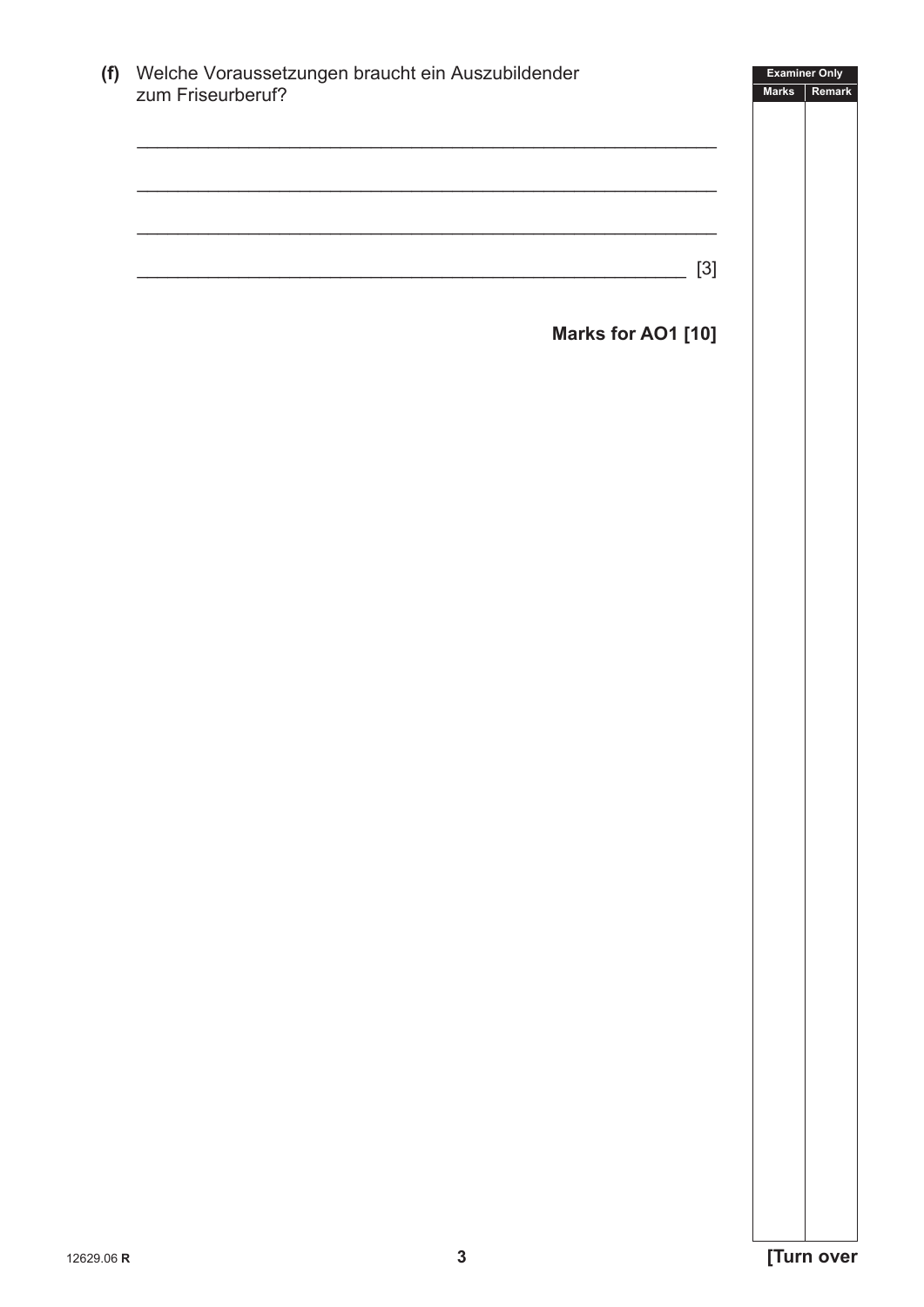| (a) Which two political topics have had a profound effect on many<br>young people?                     |       |  |
|--------------------------------------------------------------------------------------------------------|-------|--|
|                                                                                                        | $[1]$ |  |
| (b) When and how did Mareike Nieberding set up her youth<br>movement DEMO?                             |       |  |
|                                                                                                        | [2]   |  |
| (c) What is the age profile of most DEMO activists?                                                    |       |  |
|                                                                                                        | $[1]$ |  |
| (d) According to Mareike Nieberding, what do young people not want to<br>do when it comes to politics? |       |  |
|                                                                                                        | [1]   |  |
| (e) How do the workshops encourage students to engage actively<br>with democracy?                      |       |  |
|                                                                                                        |       |  |
|                                                                                                        | [2]   |  |
|                                                                                                        |       |  |
|                                                                                                        |       |  |
|                                                                                                        |       |  |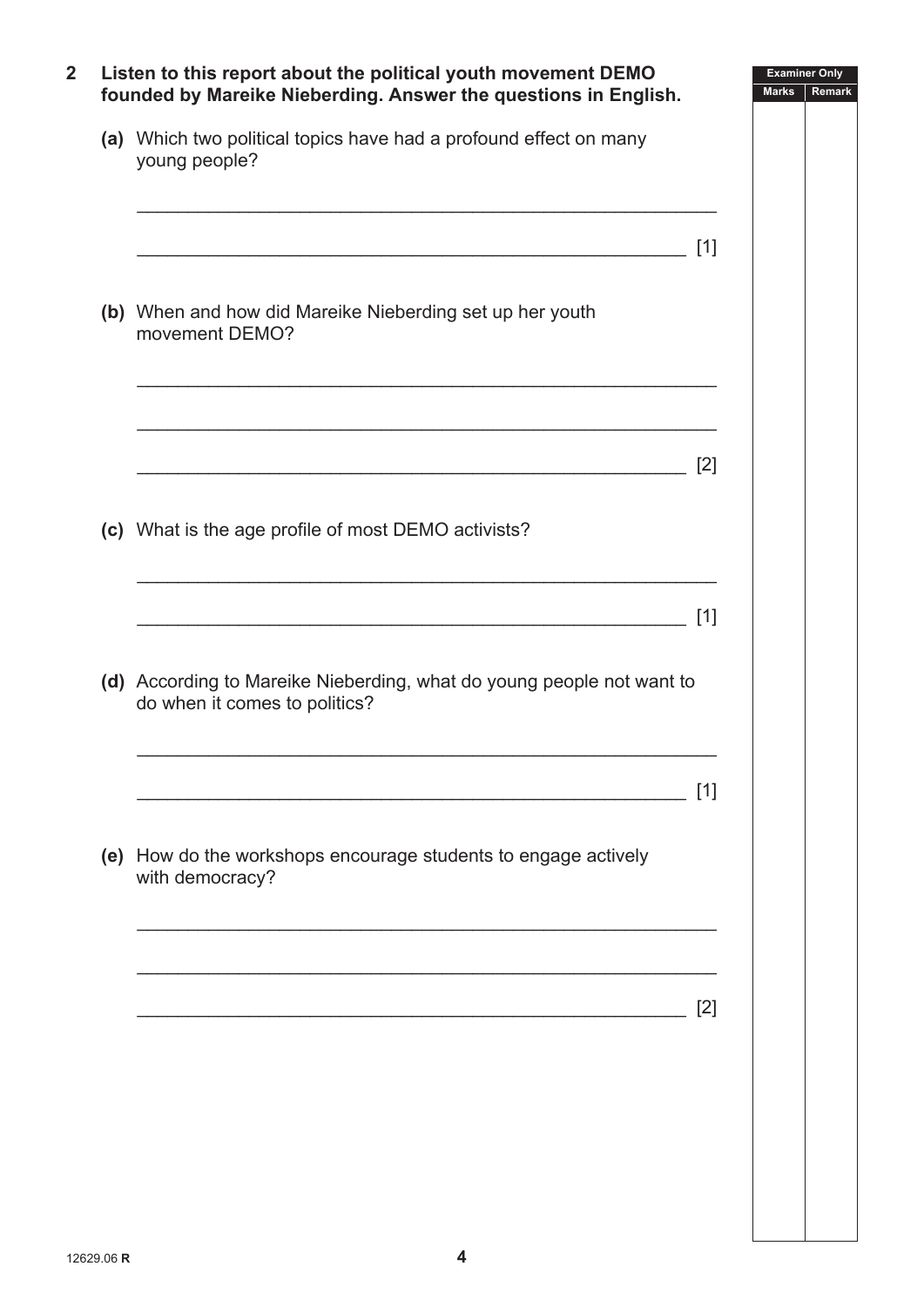| (f) | What has the latest Shell Youth Study found out?                | <b>Examiner Only</b><br><b>Marks</b> | Remark |
|-----|-----------------------------------------------------------------|--------------------------------------|--------|
|     |                                                                 |                                      |        |
|     |                                                                 |                                      |        |
|     |                                                                 |                                      |        |
|     | $[3]$                                                           |                                      |        |
|     |                                                                 |                                      |        |
|     | (g) How do young people feel about politics for the first time? |                                      |        |
|     |                                                                 |                                      |        |
|     |                                                                 |                                      |        |
|     | [2]                                                             |                                      |        |
|     | (h) What has changed in Christina's friendship circle?          |                                      |        |
|     |                                                                 |                                      |        |
|     |                                                                 |                                      |        |
|     |                                                                 |                                      |        |
|     | $[2]$                                                           |                                      |        |
| (i) | What is Christina's view of democracy?                          |                                      |        |
|     |                                                                 |                                      |        |
|     | $[1]$                                                           |                                      |        |
|     |                                                                 |                                      |        |
|     | Marks for AO1 [15]                                              |                                      |        |
|     |                                                                 |                                      |        |
|     |                                                                 |                                      |        |
|     |                                                                 |                                      |        |
|     | THIS IS THE END OF THE QUESTION PAPER                           |                                      |        |
|     |                                                                 |                                      |        |
|     |                                                                 |                                      |        |
|     |                                                                 |                                      |        |
|     |                                                                 |                                      |        |
|     |                                                                 |                                      |        |